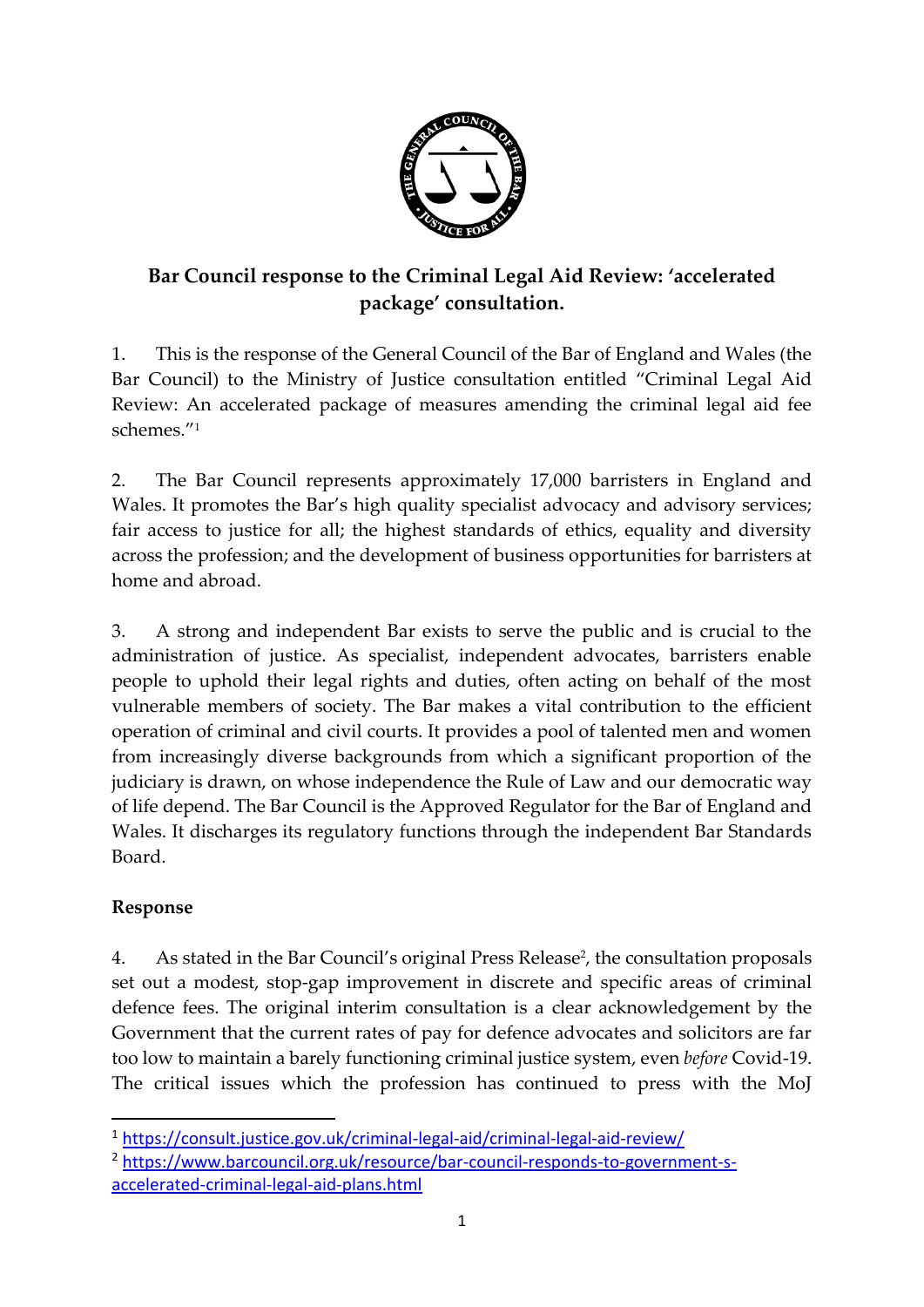concerning the inadequacy of brief fees, hourly rates and annual review of fees will still need to be addressed in the ongoing wider Criminal Legal Aid Review (CLAR). Greater investment is critical across the whole criminal justice system to ensure that the system does not completely break down, and so that the rule of law is observed.

5. Covid-19 struck the United Kingdom with such force that by mid-March all jury trials had stopped and many courts had stopped all but the most essential business. The pandemic is putting the criminal Bar under extraordinary financial pressure. It has exposed flaws in AGFS11 which must be quickly addressed by the wider CLAR process. In the meantime, even if the government implements these three accelerated areas which, subject to the responses below the Bar Council broadly support, the criminal Bar will continue to suffer from the impact of Covid-19 for a considerable time to come, which directly inhibits its ability to survive.

- 6. The following issues arise:
	- 6.1. The Bar Council has repeatedly stated that AGFS11 does not adequately reward advocates for their work and that the fee arrangements make a career at the criminal Bar unsustainable. The pay an advocate receives remains simply too low. This chronic weakness in the fee scheme has been clearly exposed and exacerbated by Covid-19. As a result of the pandemic, the income advocates may be able to earn and, just as importantly, be paid for (when they have conducted the limited hearings during lockdown) will remain far too low to sustain them or their chambers for any length of time. The paltry level of earnings before Covid-19 is reflected in the plight of the criminal Bar now. Their lack of financial savings and their fragility going into this crisis are directly related to the amounts paid under AGFS11: the result is that advocates cannot sustain themselves going forward for any significant period of time without extra support.
	- 6.2. The key event AGFS11 pays an advocate for is the trial. Consequently, the opportunity to earn money has been decimated due to ongoing listing difficulties. The fundamental and simple problem is that, where the largest sums are now dependent on a trial, but there are only a trickle of trials coming through, there is a systemic limitation on what the Bar is capable of earning. So far, the MoJ has refused to amend the regulations to pay individually for hearings such as PTPHs (Plea Trial and Preparation Hearing) which would release some, albeit limited, cashflow. Until trials are heard, there remains no real opportunity to translate that into cashflow. The amendments to the regulations for Hardship claims are of only limited value, because, whilst the listing of cases is in a state of confusion, there is no guarantee that the barrister would be able to treat the hardship payment as their own, because the barrister may have to subsequently return it to another advocate if the trial is re-listed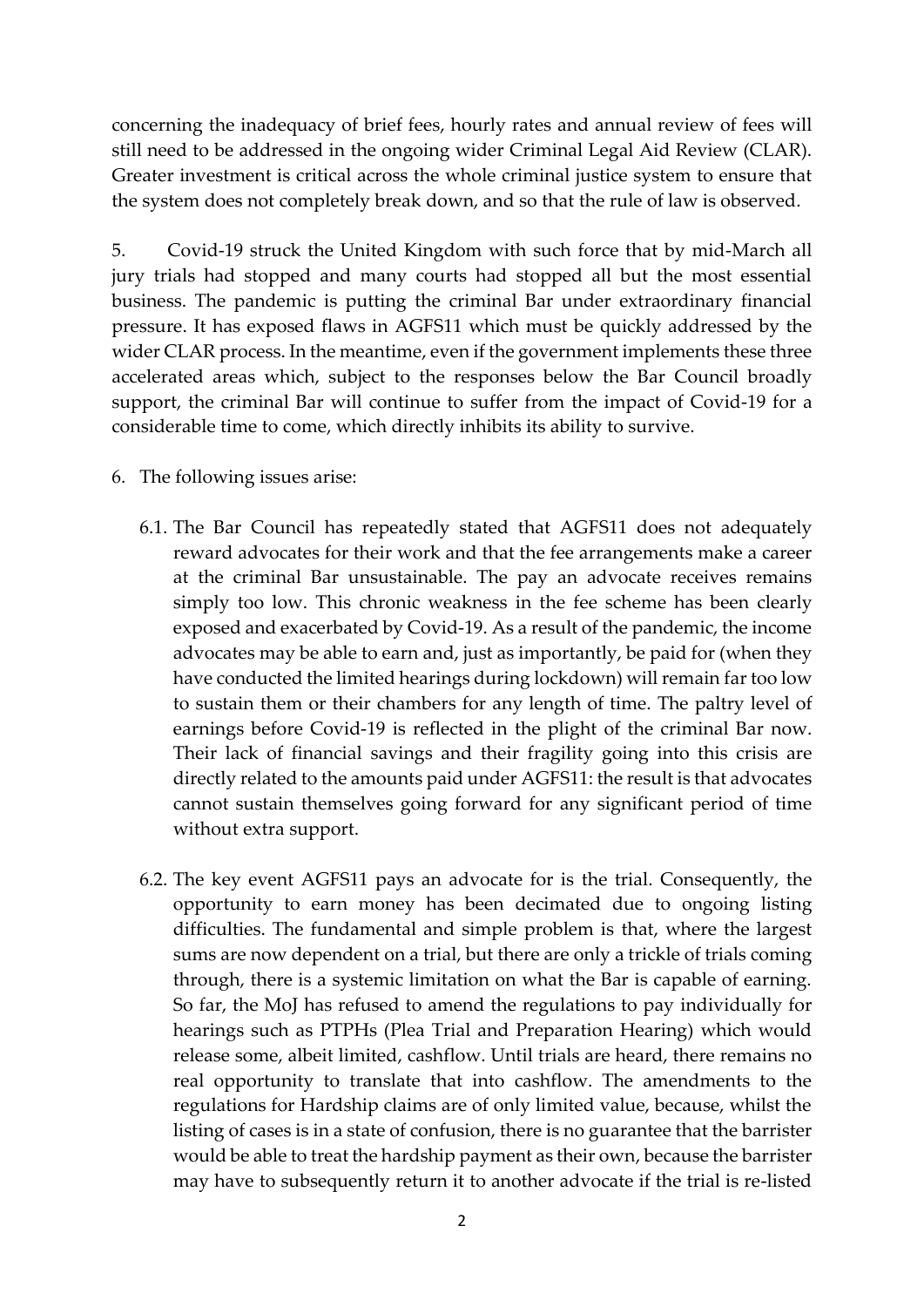on a date at which they are unavailable. Regrettably, we can well envisage that courts will not list delayed cases to ensure that the original instructed advocate is available.

- 6.3. The complete loss of trials during lockdown, and now, looking toward a different future, in which a tiny percentage of trials can happen (due to social distancing requirements), has put and continues to put an advocate's ability to earn any form of income (let alone a sustainable one) at real risk. Trials are only resuming very slowly. That is not a criticism, but a recognition of the challenges in getting all the significant elements of a trial to function properly and safely. This reality directly undermines the criminal Bar's sustainability, which was one of the main objectives of the original CLAR. The review of legal aid payment structures aimed to ensure the sustainability of the profession. This 'new normal' and the consequential impact it will have on advocates must be recognised.
- 6.4. The Bar Council looks forward to urgent and constructive action from the Government on how it will alleviate this underlying situation. To date, Government financial assistance offered during the Covid-19 period has generally proved unsuitable or inapplicable to barristers or their chambers, where they do publicly funded work (save the furlough scheme for its employed staff). The publicly funded bar has requested specific financial relief from the Government with five key asks:
	- 1. Expand the types of acceptable evidence required to be eligible for selfemployed relief, to include those under the threshold but without 2018/2019 tax returns.
	- 2. Increase the threshold above the £50,000 trading profit for self-employed barristers, to ensure that more junior barristers are eligible for relief, thereby going some way to ensuring the sustainability of the profession.
	- 3. Extend business rates exemption relief to barristers' chambers.
	- 4. Provide an urgent rescue package for those at the publicly funded Bar who provide a vital public service but are ineligible for the selfemployed scheme.
	- 5. Provide an urgent rescue package for chambers doing publicly funded work.
- 6.5. To date, not one of those recommendations has been adopted by the government.
- 6.6. Two months since lockdown started, the only change has been a limited regulatory change to the Legal Aid regulations on hardship provisions and even that is fraught with difficulty. No other assistance has been provided at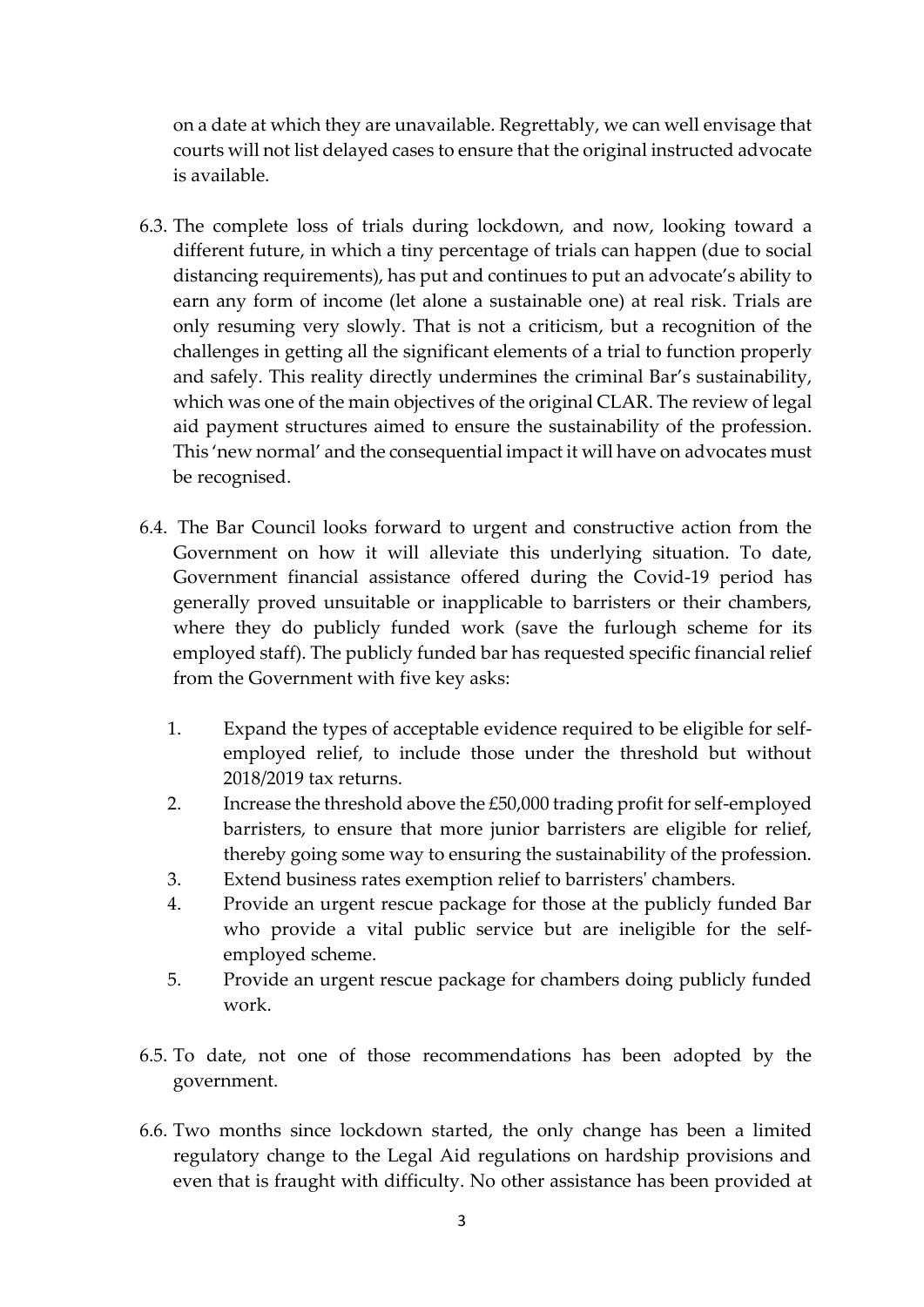all. This cannot continue, and the case for the preservation of an independent Bar which undertakes the most complex and challenging of criminal cases, and which both prosecutes and defends, must be heeded by Government and acted upon now. If it is not, there will be a loss of experience and talent from all levels of the profession but, in particular, from the younger cohort, and with that, the Government will see a reversal of the positive changes in mobility and diversity within the profession that have taken decades to build up. If no action is taken the criminal Bar will also become an increasingly unattractive career option for prospective barristers, particularly those from nontraditional backgrounds, since it will become more and more difficult to earn a living. The criminal Bar needs a steady flow of pupils and new tenants in order to ensure that it is sustainable.

7. As regards the details of these specific proposals, changes need to be made to ensure that good intentions are not lost in practice, through illogical application of formulae in setting page thresholds, or oppressive and unfair bureaucracy in the fee claim process.

#### **Question One: Do you agree with our proposed approach to paying for work associated with unused material? Please state yes/no and give reasons.**

8. "Yes" to paying for unused material; "no" to the requirement of "assessment" by the LAA and "no" to the proposed rate.

#### General approach

9. The proposal to pay for reading the unused material is a long overdue, and welcome change. Paying a fixed amount in every case for the first three hours, with the possibility to claim for additional hours is a sensible balance.

#### Wrong terminology of "special preparation"

10. There are dangers in using terminology that elides the "special preparation rate" payment scheme to that of reading unused material. It implies that reading unused material is something that an advocate only needs to do in "special" or exceptional cases. Paragraph 50 of the consultation document itself correctly states that "*unused material is material that is disclosed to the defence because it is relevant to a case*". Unused material is information, usually but not invariably in document format, which has met the statutory test in the Criminal Procedure and Investigations Act 1996 (CPIA 1996) which the prosecution has assessed either undermines the prosecution's case against an accused or it assists an accused's defence. It is material which, by definition, is relevant and often goes to the heart of the issue in a criminal trial. Given its importance to the trial process, defence advocates are professionally obliged to read all of the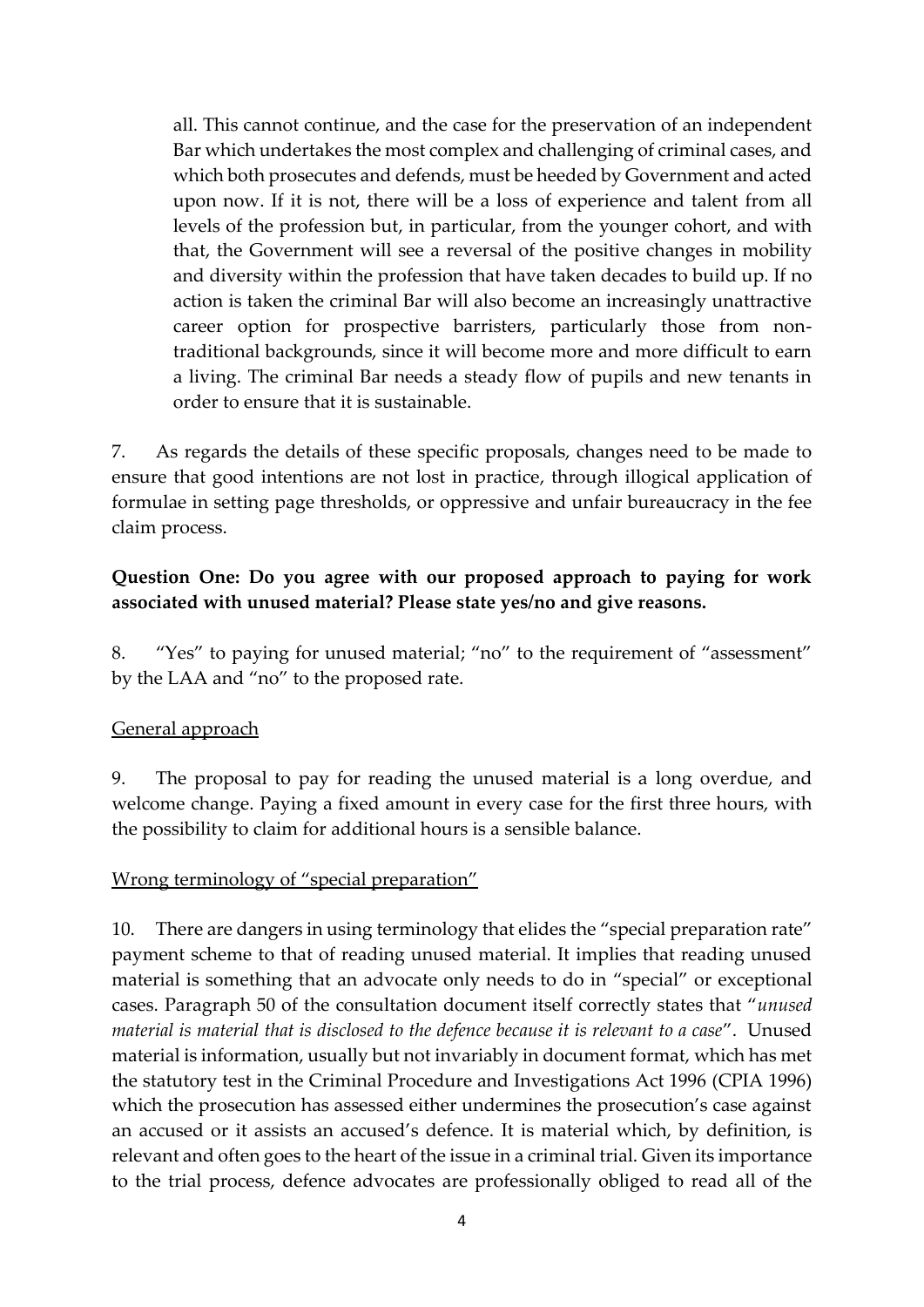unused material as it has been deemed relevant under the Act. It is not a task that is done only in special or exceptional cases. The wording of the Funding Order should therefore use a clear term as to what the funding is for, for example "unused material rate".

#### Danger of "Subject to assessment"

11. Paragraph 13 of the Consultation states that "*For those cases where more than 3 hours is spent reviewing unused material, we propose payment should be at hourly rates [...] subject to the assessment of those claims by the LAA*." No details are given as to what "subject to assessment" means, and a draft wording of the Statutory Instrument to be followed by the LAA has not been made available.

12. It appears likely that the LAA will want to adopt the same methods for assessing claims for reading unused material over three hours, as it currently adopts for assessing claims for special preparation. This model requires disproportionate amounts of evidence to be supplied by barristers in order to justify every claim. If the type, format or amount of evidence supplied is not to the LAA's satisfaction the LAA will reduce the claim, resulting in time consuming and costly appeals so that the barrister is paid the amount they are entitled to. Examples of this culture can be seen from the following two extracts of the LAA's "Crown Court Fee Guidance"<sup>3</sup>

"*advocates must supply details of all the work that was carried out. The appropriate officer must be able to be satisfied that all the work claimed is eligible preparation and be able to assess what preparation would be "normal" in such a case. Where a claim for Special Preparation does not satisfy the criteria, or has insufficient supporting documentation then the claim will be rejected*." *Crown Court Fee Guidance*, Section 2.17.

"*a decision on whether the material should be counted as PPE must be based on how important or integral it is to the case and the work involved in considering it.*" *Crown Court Fee Guidance*, Annex D.

13. Paragraph 62 of the MoJ consultation offers no reassurance when it states: "*A benefit of having a fixed payment for 0-3 hours' work would also avoid the need for individual assessments for small claims, reducing the administrative burden on providers, and the LAA*." This implies that in every case over 3 hours work, advocates will be subjected to an administratively burdensome individual assessment as is presently faced with special preparation claims. Why is an assessment needed at all for work that exceeds the 3 hour proposed limit, when the MoJ has acknowledged that all of the material needs to be read in every case where it has been served by the prosecution having met the

<sup>3</sup> <https://www.gov.uk/government/publications/crown-court-fee-guidance> page 33.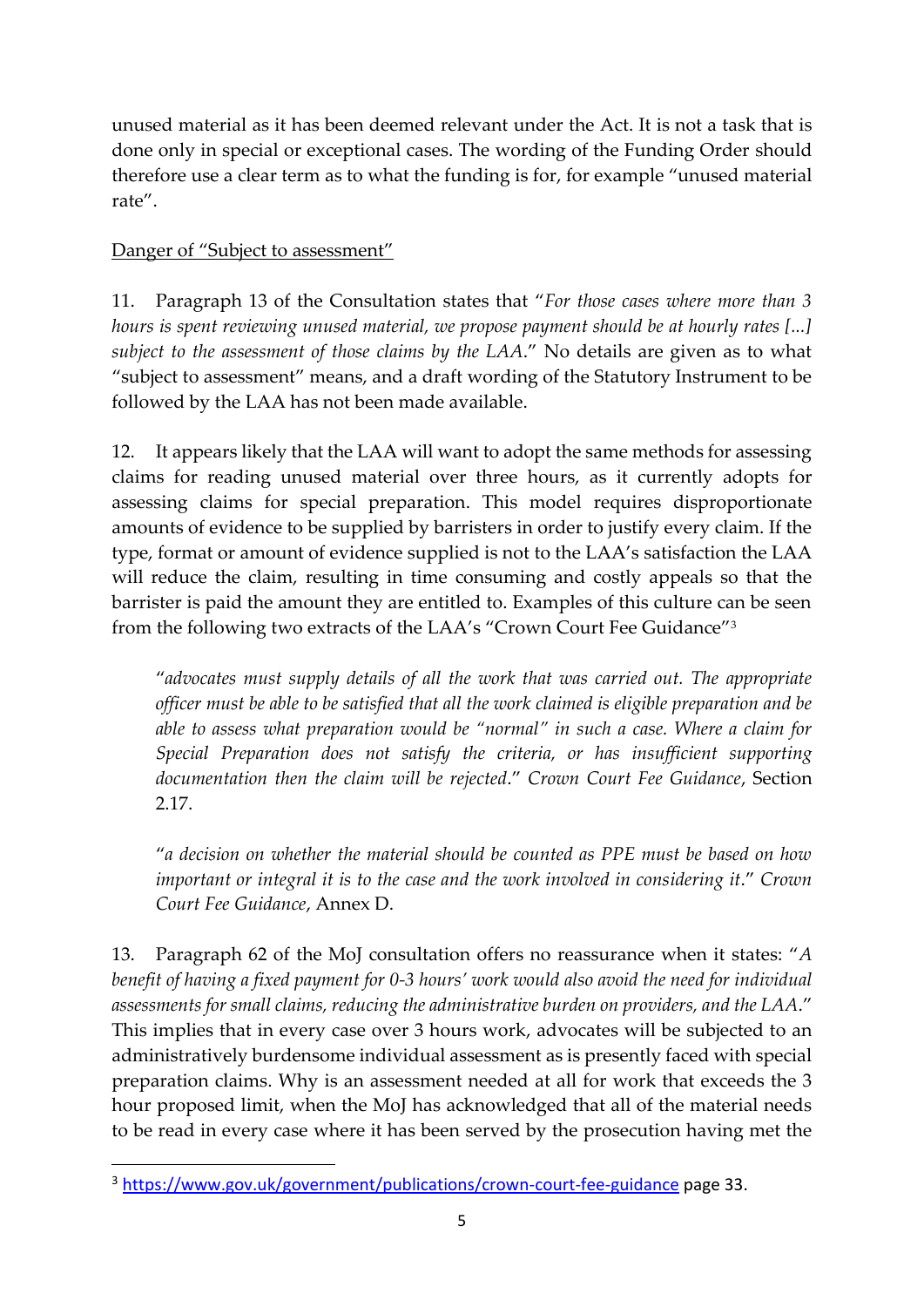statutory test laid down in the Act? Where any 'assessment' is required that raises the inevitable possibility that the LAA may reduce the number of hours an advocate has worked on a case because the LAA seeks to make a retrospective judgment that the work was not important or integral to the case, as is barristers' experience with special preparation. With respect to the LAA, when it comes to unused material and its import to a case, the LAA is not in a position to make that judgment or assessment. Nor would such a reduction in payment be appropriate given that the material has been disclosed in accordance with prosecution's duty under the Act. Where the statutory gateway for disclosure is met, the material **must** be considered, the advocate is required to consider it, and it is acknowledged now that the advocate must be paid for that work.

14. The Bar Council suggests that to avoid the need for any subjective retrospective assessment by the LAA in the over 3 hour category, the MoJ should draw on the VHCC regime and allocate a known amount of time per page of unused when the material is in document format (or can be computed to a page count). We suggest that a **minimum** of 4 minutes per page should be allocated to advocates to read unused material. The page count will be known, and this will clearly identify the amount of time for which an advocate will be paid to read that unused material. As in the original VHCC regime this method will ensure that there is both a robust measure and obviate the need for a retrospective subjective assessment by the LAA, thereby cutting down its administrative burden and costs. The Bar Council suggests 4 minutes per page is the **minimum** allocation of time that the MoJ should use for this system because a lower allocation of time would not be sufficient for advocates to digest complex tables and data for example as found in mobile telephone records and downloads.

15. Where the unused material comprises of audio or video material the Bar Council proposes that the actual time the advocate takes listening to or viewing that media should be recorded by the advocate and paid by the time taken. Unused material can frequently include different media. An example of this is ABE (Achieving Best Evidence) interviews with witnesses. These often require a significant amount of time to review and digest, particularly where no transcripts are provided (which is often the case where the material is being disclosed rather than served as an exhibit). This type of media must be included within the definition of unused material.

16. The term unused material, and payment for that work, must also include reading the unused MG6c schedule. The MG6c schedule is of critical importance in the disclosure process. It is a key reference point for all parties, including the court, to ensure that all relevant and disclosable material has been made available. The MG6c schedule is consequentially critical to the disclosure process functioning correctly. The advocate must read and understand it, as it is as important to the process as reading and understanding the underlying unused material which is produced from it. In longer cases, the MG6c schedule(s) can be extensive, with numerous entries on each page. Schedules can regularly exceed 500 pages. On occasion, there are cases where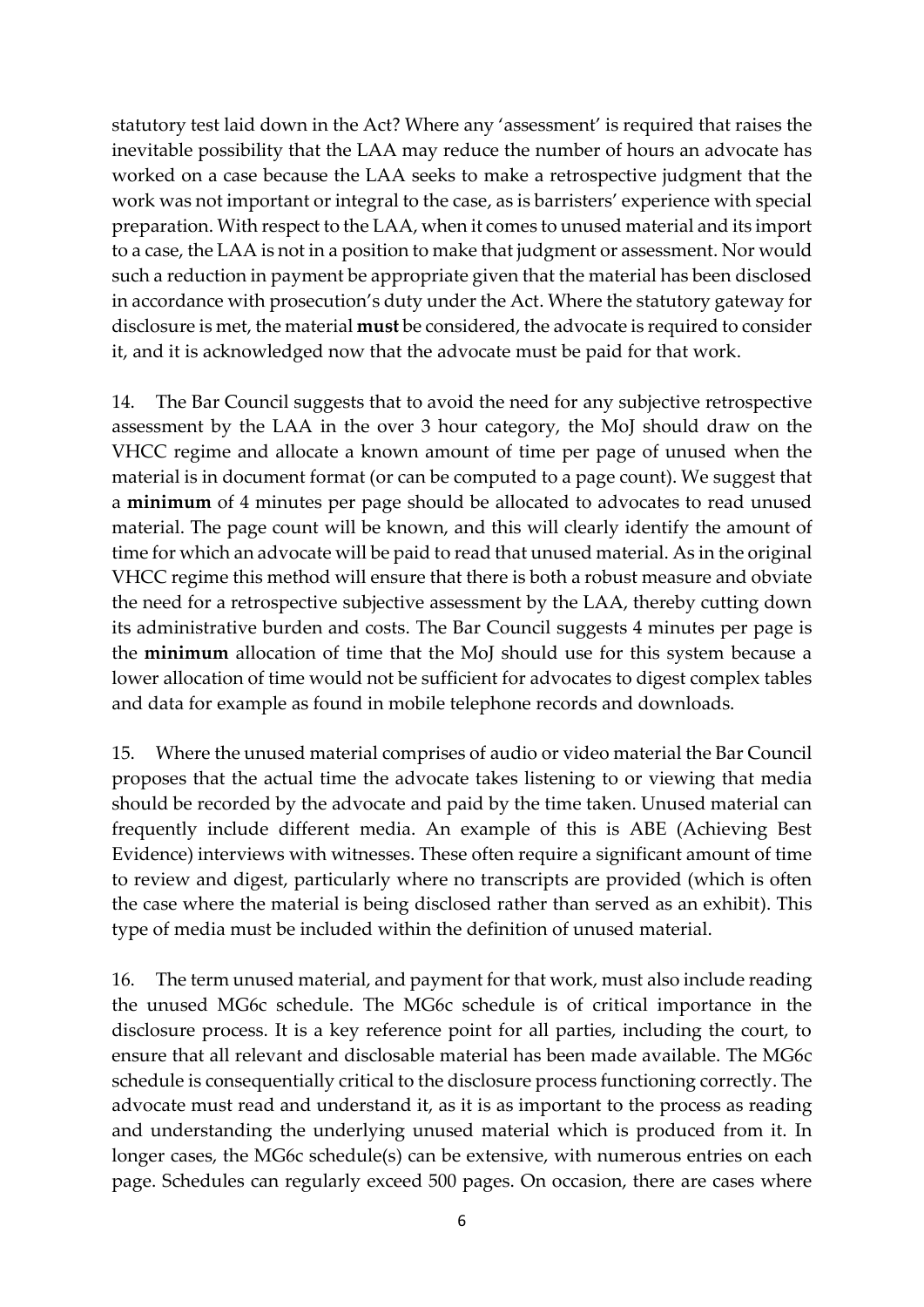the schedules exceed 1500 pages. The prosecution and court will not entertain 'open ended' requests for disclosure. Such applications are deprecated under the various unused material protocols. Advocates are required to make targeted and relevant requests by reference to an item number on the MG6c schedule.

17. On occasion, the defence can request additional disclosure from the prosecution which the prosecution has not disclosed. The application is made under s.8 CPIA 1996. The defence application for this disclosure is overseen and determined by a judge. For an application to succeed the material must be in the prosecution's possession and it has to meet the statutory test for disclosure, having regard to the defendant's defence statement. Invariably, courts require in a s.8 application an analysis of why the material meets the statutory test and consider where it is listed on the MG6c schedule, including its description on that schedule from which a court regularly determines its potential relevance to the trial. This highlights the importance of the MG6c schedule and illustrates why it should be included within the payment scheme.

18. It is also an established practice for the prosecution in longer and more complex cases to write a 'Disclosure Management Document' which is shared with the parties and court. This sets out the steps that the prosecution has taken with unused material by reference to the MG6c schedules.

19. Given the MoJ's acknowledgement that advocates should be paid for the increasing burden that unused material creates in criminal litigation, the Bar Council asks the MoJ to recognise that the MG6c schedule acts as a key cornerstone to the proper acquittal of disclosure duties in all cases, and to confirm that reading these schedules will be included within the meaning of 'unused material'.

20. Consequently, the wording of the draft Statutory Instrument needs to ensure that the fee is payable for the number of hours done, and that there is no scope for the LAA to arbitrarily "assess" the reasonableness of the amount of material studied or how long it took. If the LAA considers that an advocate has been fraudulent in what they claimed, they can report the matter to the regulator (Bar Standards Board if a barrister; or Solicitors Regulatory Authority if a solicitor advocate). The Bar Council is not aware of evidence of advocates claiming fraudulently.

## The rates are too low

21. We acknowledge that the issue of the level of hourly rates is to be considered as part of the wider CLAR in examining the sustainability of the profession. We put on record once again that an hourly rate of £39.39 per hour, out of which the barrister has to pay their staff (clerk) and office (chambers) costs etc, is wholly inadequate. It is a fraction of what the Government pays the plethora of consultants that it hires, which is evidence that the Government acknowledges that the market rate it is paying for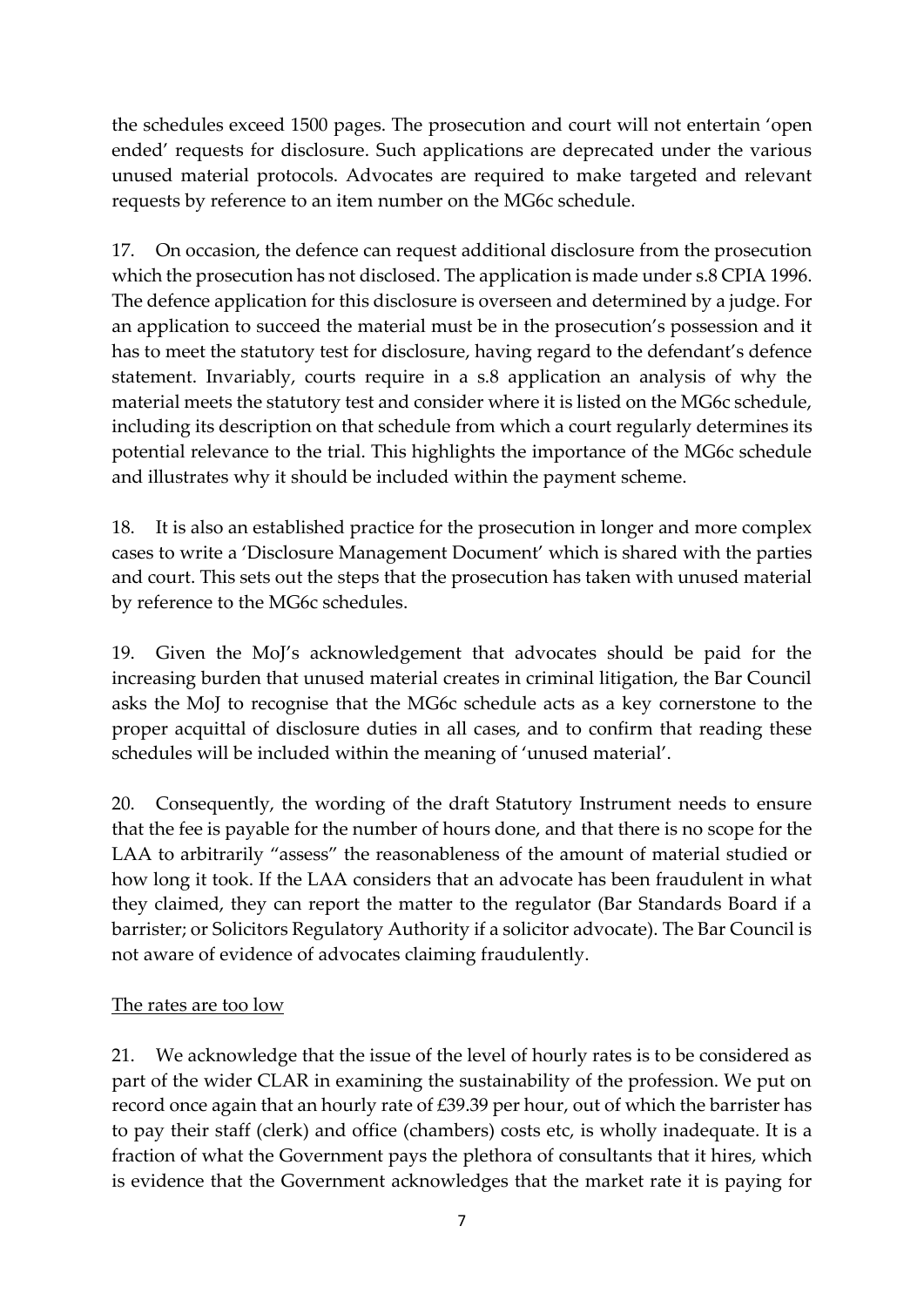criminal legal services offered to the public, as opposed to the government, are far too low. The evidence of the reduction of payment is damning. In 2007 the "special preparation" hourly rate was £45 per hour - which was too low even then - and would be £63 when adjusted for inflation today. Also, the MoJ does not explain why in paragraph 67 it proposes that the hourly rate for a barrister for this work (£39.39) is to be less than that for a legal executive (£41.06 or £43.12), when the brunt of the work to be undertaken on unused material will be undertaken by advocates who are in control of the trial process.

# **Question Two: If you do not agree with our proposed approach to paying for work associated with unused material, please suggest an alternative and provide supporting evidence.**

22. See above: the description of "special preparation" should be changed to something like "unused material rate". The Statutory Instrument needs to be worded to remove the concept of "assessment." The hourly rate needs to be increased.

## **Question Three: Do you agree with our proposed approach to paying for paper heavy cases? Please state yes/no and give reasons.**

23. No. The consultation document correctly reports the problem that paper heavy cases under the 10,000 page threshold are insufficiently paid (Impact Assessment, Annex C, pages 4, 15 and 16). The consultation document then fails to do anything about this specifically in, for example, murder cases:

"*AGFS Offence 1 (murder/manslaughter) has also been excluded. Applying the methodology on statistical major outliers to murder/manslaughter cases would produce a 12,000 PPE cut off point which is higher than the existing 10,000 PPE threshold*". Paragraph 72.

24. Furthermore, Table 22 on page 33 of the Impact Assessment shows how wild the outcomes of this formula are – cases captured range from 0% of murder cases, up to 13% of public justice offences. This demonstrates an inappropriate statistical methodology has been applied to produce such results. The average falls at around 7% of cases captured. Why not simply capture the top 7% of cases that fall below the current 10,000 threshold in each category?

25. Footnote 29 on page 16 of the Impact Assessment states that the statistical method used has been as follows:

"*Within each offence type, the PPE threshold has been defined as the volume of PPE in the case that is at the point of the upper quartile threshold + 3\*(interquartile range), when all cases within that offence type are ordered in terms of their overall PPE volume*."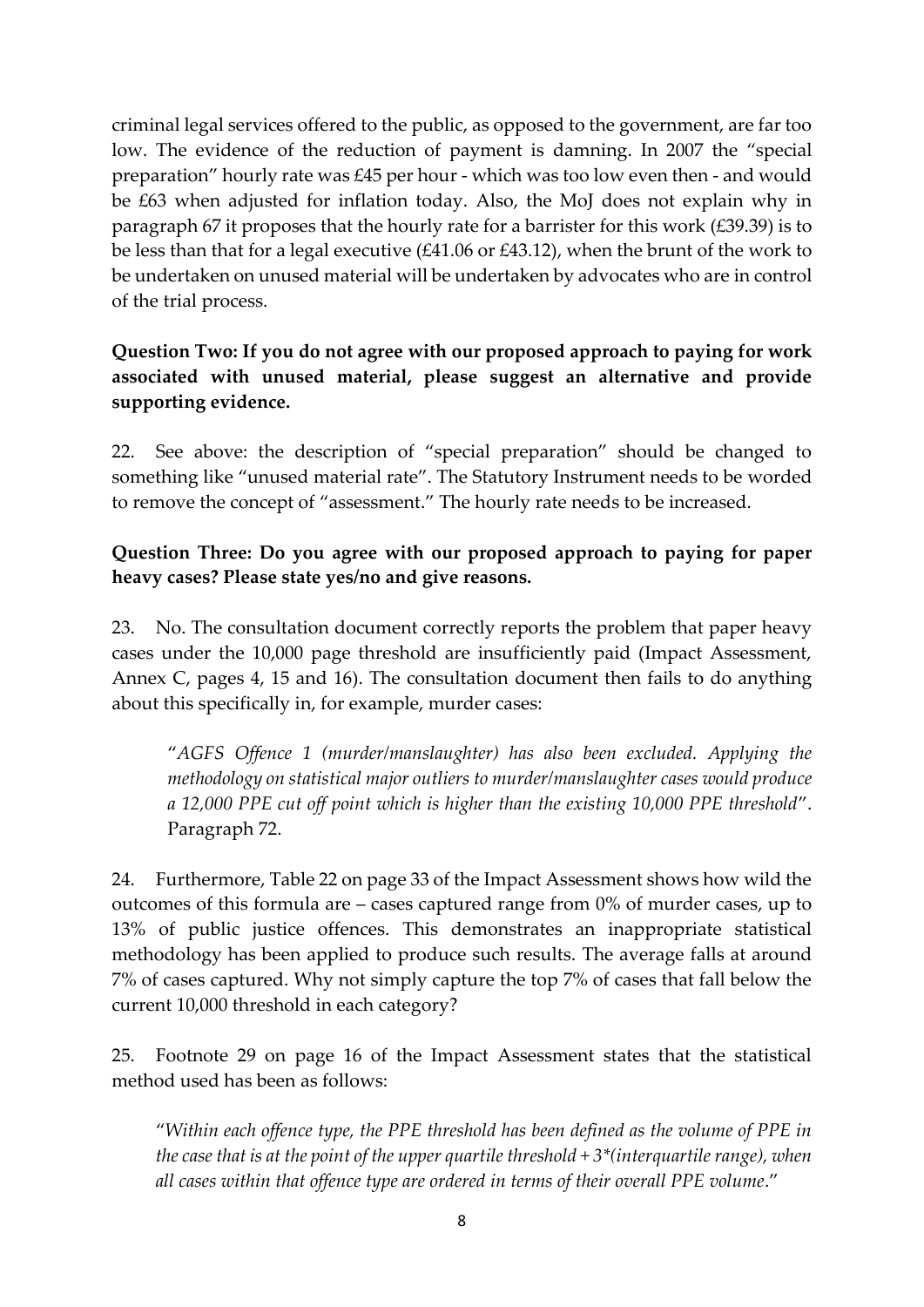26. It has been acknowledged over a significant period of time in the former level of fees paid under old Legal Aid orders that murder cases brought with them an exceptional burden and responsibility on the instructed advocates. The present payment for murder under AGFS11 does not adequately reflect this burden, and specifically where payment is being made for a category 1.3 offence. In terms of public confidence in the criminal justice system, the MoJ must recognise that it is vital that the payment scheme should encourage and reward advocates with the relevant experience and competence to appear in these high profile and most demanding of cases. For that to continue an appropriate and commensurate level of remuneration must be paid for this work. From a prosecution and police perspective, quite understandably, murder cases are heavily resourced investigations. They are more complex and have a higher average page count. In turn, using the MoJ's statistical analysis model, this results in a higher number of pages for the extreme outliers. Hence, for murder cases the formula would produce a case of 12,000 pages being an outlier, compared to a threshold of 350 pages for an outlier burglary case. Whilst the mathematics has a logic to it, the practical outcome is perverse, because the more complex the case is, the more it is punished by the formula. So, for example, a 9,000 page murder case would likely be paid less than a 1,000 page armed robbery case (depending on the number of hours claimed at the special preparation rate). That cannot be right. It is precisely the type of perverse incentive within the scheme which the Minister's foreword said the proposed amendments were seeking to prevent.

27. We welcome the commitment in paragraph 72 that in the next review the MoJ will consider the brief fee for murder cases alongside other cases. But this does not address the page threshold issue, which needs to be adjusted now as part of this consultation.

#### **Question Four: If you do not agree with our proposed approach to paying for paper heavy cases, please suggest an alternative and provide supporting evidence.**

28. Table 22 on page 33 of the Impact Assessment shows that the formula comes up with a threshold ranging from 0% to 13%, with an average of 7%. A fairer approach would be to set the threshold at the top 7% of cases in each category that fall below the 10,000 threshold.

#### **Question Five: Do you agree with our proposed approach to paying for cracked trials under the AGFS? Please state yes/no and give reasons.**

29. "Yes" to the approach, "No" to the rates.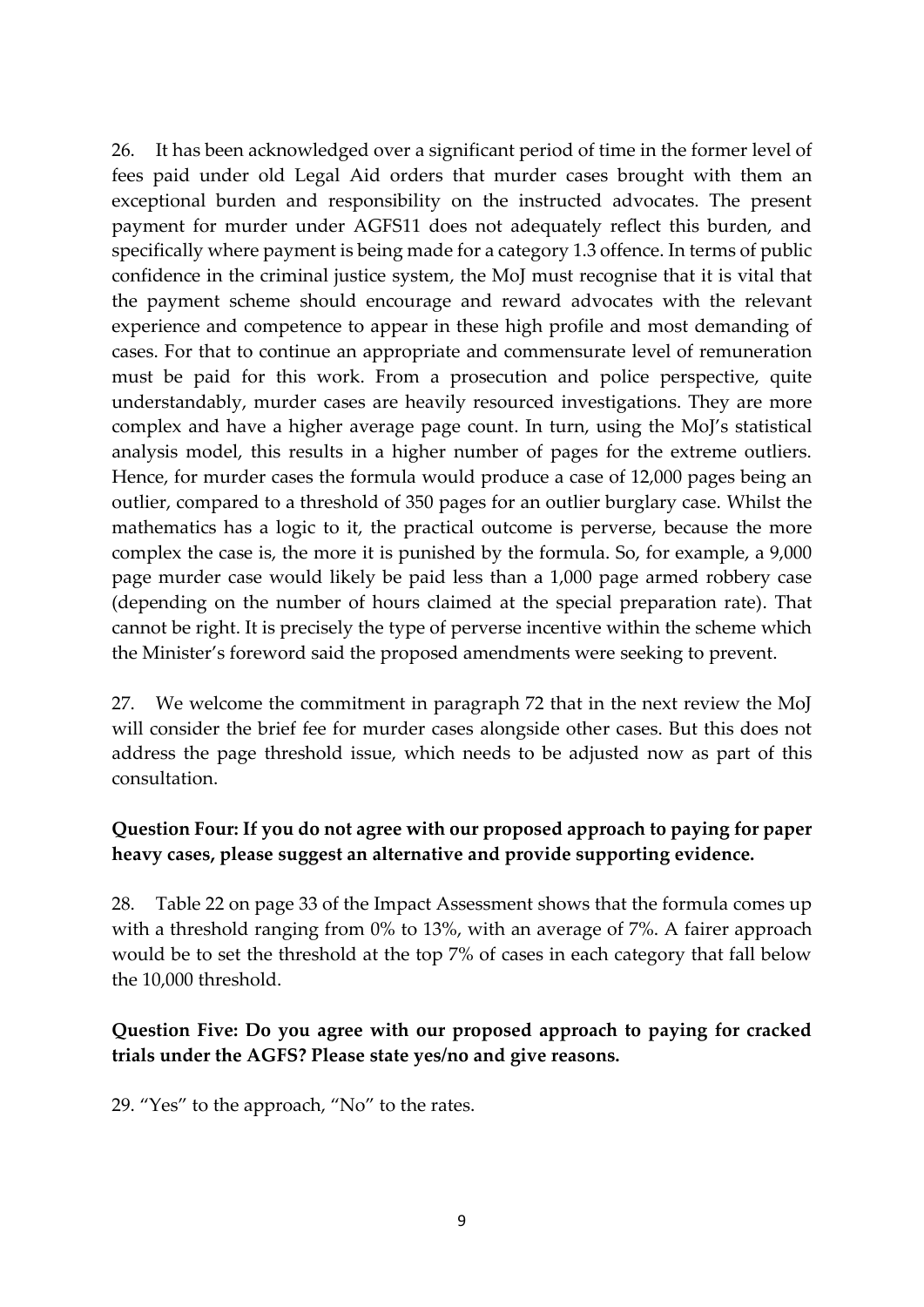30. We agree with the approach to remove the "thirds" distinction, such that a cracked trial fee will be payable when it occurs at any time between the PTPH and the date on which the case is listed for trial.

31. We welcome that it is proposed to increase the cracked trial fee. However, we do not consider a rate of 100% of the brief fee to be sufficient.

# **Question Six: If you do not agree with our proposed approach to paying for cracked trials under the AGFS, please suggest an alternative and provide supporting evidence.**

32. It used to be the case that the brief fee covered the first two days of trial. Today, the brief fee only covers the first day of trial. Therefore, a reasonable adjustment would be for the cracked trial fee to be the equivalent of 100% of the brief fee plus one daily attendance fee.

# **Question Seven: Do you agree with our proposed approach to paying for new work related to sending hearings? Please state yes/no and give reasons.**

33. The Law Society is better placed than the Bar Council to comment on the Litigators' Graduated Fee Scheme.

34. We note that paragraph 21 of the consultation states that "*how litigators are paid for pre-charge engagement will be consulted on at a later stage*." In preparation for that consultation, the MoJ should be aware of the Bar Council's view that there should be a mechanism for the obtaining of Counsel's advice pre-charge, and for Counsel to be paid a reasonable fee for that advice.

**Question Eight: If you do not agree with our proposed approach to paying for new work related to sending hearings, please suggest an alternative and provide supporting evidence.** 

35. Not applicable.

**Question Nine: Do you agree with the assumptions and conclusions outlined in the Impact Assessment? Please state yes/no and give reasons. Please provide any empirical evidence relating to the proposals in this document.** 

36. The MoJ and the Bar Council have entered into a Data Sharing Agreement with Professor Martin Chalkley, whereby Prof Chalkley receives LAA fee payment data and Bar Council data on the characteristics of the barristers who received those fees. The process of data matching is currently underway. Once that is completed it may be possible to model the effects of different fee change scenarios on different